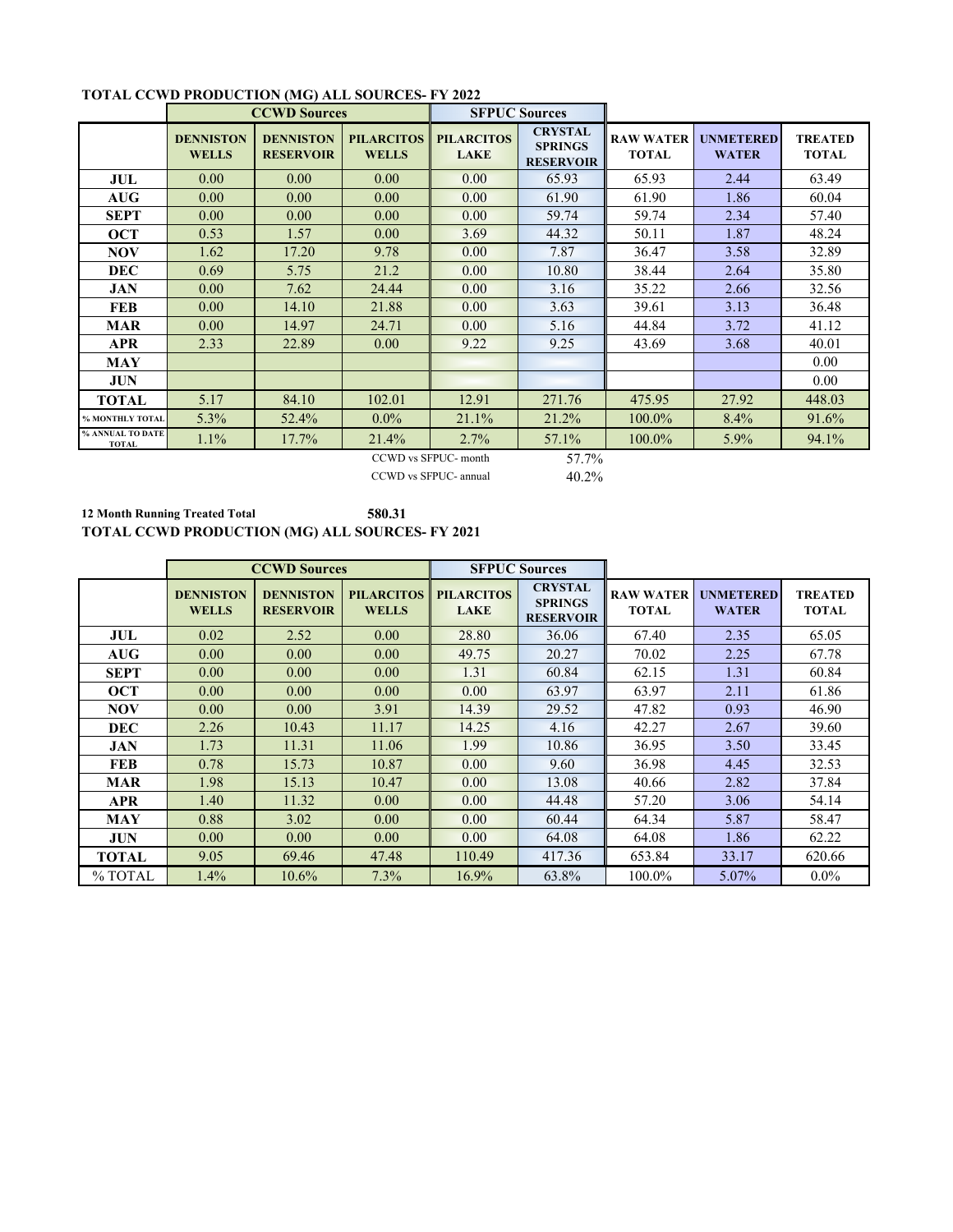## **Monthly Production FY 21 vs FY 22**